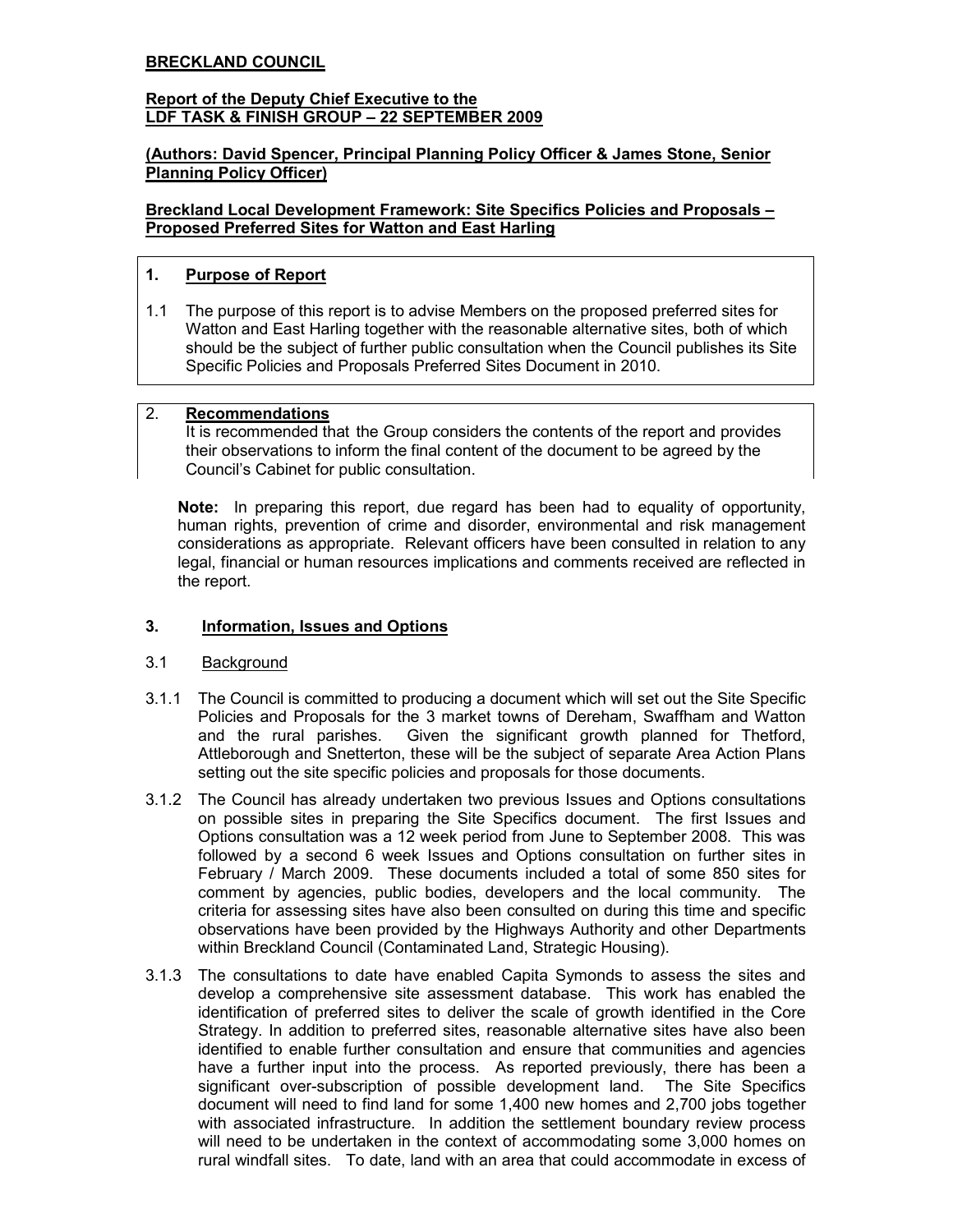23,000 homes has been put forward. The current task is to refine the number of sites downwards to those sites which offer the most sustainable option, which are deliverable and which meet the requirements of Core Strategy.

3.1.4 The next stages for the Site Specifics Document will include a further 6 week consultation on the preferred sites, the reasonable alternative sites and amended settlement boundaries. The comments from this consultation will need to be considered by Breckland Council and amendments made where necessary. Members should note that this consultation does not present an opportunity to submit further sites. Following consultation on preferred sites the next stage will be to publish the proposed submission version of the document to Government, which will involve a further 6 week opportunity for people to submit representations on the soundness of the document. Following this the document will be submitted to the Secretary of State and there will then be an Examination in Public with a Government Inspector, similar to the recent Core Strategy examination.

#### 3.2 Process for selecting Preferred Sites and Reasonable Alternatives

- 3.2.1 As reported above, a significant number of sites have been presented to Breckland Council for consideration. At previous consultation stages, the Council has sought to assist communities, landowners and developers by providing a guide as to whether sites have a reasonable, possible or unreasonable prospect of being allocated for development. This broad assessment was made primarily on the basis of how the site accorded (or not) with the Core Strategy. As the Core Strategy is now significantly advanced it is sensible to give that document significant weight. On that basis a number of sites can be deselected at an early stage as being unreasonable because their location does not meet the Core Strategy or there are fundamental policy reasons which render the site undeliverable (i.e. flood risk, safe highways access, environmental considerations).
- 3.2.2 On this basis the sites in Watton and East Harling identified in Appendix A have been concluded to be unreasonable sites and will not be further tested in the preparation of the Site Specific Policies and Proposals DPD.
- 3.2.3 After removing the unreasonable sites, Capita Symonds has undertaken a thorough assessment of the remaining sites. Each site has been the subject of a comprehensive desk-based assessment using information held on the Council's GIS (i.e. archaeological records, flood risk, land quality etc). The desk based analysis has been augmented by site visits to each site by Capita Symonds' Planning Policy Officers, Tree and Landscape Officers and NCC Highways Officials. Site visits have enabled greater consideration to be given to the impact on neighbouring uses, environmental and transport issues specific to the site and landscape and amenity assessments to be made. Data from site visits has been recorded in the site assessment database (see Appendix D) and used to inform the overall assessment.
- 3.2.4 As a rule of thumb, those sites with no or the least issues associated with them have been identified as the preferred option. These sites are well related to existing communities, facilities and are deliverable in terms of infrastructure capacity, highways and environmental factors. However, it is required that the Local Planning Authority also considers and presents for consultation, reasonable alternative sites which could accommodate the proposed level of development. The reasonable alternative sites will have issues associated with them. Whilst these issues are not insurmountable there will inevitably be consequences associated with developing them that makes them less sustainable than the preferred option within the context of the information available at present. Further consultation will test whether this is the case and whether further amendments need to be made.
- 3.3 Proposals for Watton and Harling
- 3.3.1 The following table outlines the development needs of Watton and Harling as identified in the Breckland Core Strategy.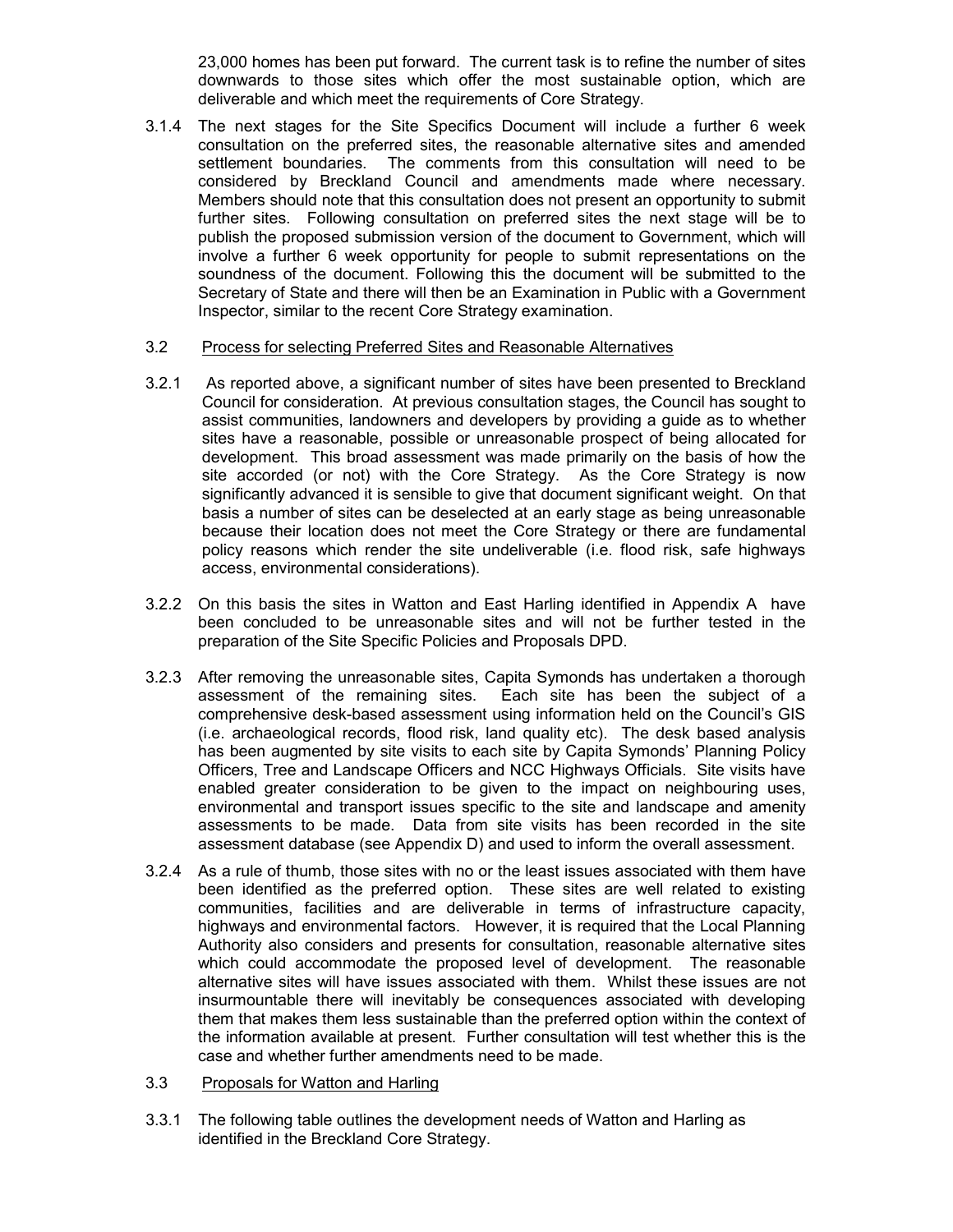| <b>Settlement</b> | <b>Housing</b><br><b>Allocation</b><br><b>Required in</b><br><b>Policy CP1</b> | <b>Housing</b><br><b>Permitted</b><br><b>Outside</b><br><b>Existing</b><br><b>Settlement</b><br><b>Boundary</b> | Remainder<br>Left to<br><b>Allocate</b> | Approximate<br>Land<br><b>Requirement</b> |
|-------------------|--------------------------------------------------------------------------------|-----------------------------------------------------------------------------------------------------------------|-----------------------------------------|-------------------------------------------|
| Watton            | 300                                                                            | 48                                                                                                              | 252                                     | 8.4 hectares                              |
| Harling           | 50                                                                             | 10                                                                                                              | 40                                      | 1.3 hectares                              |

Table 1. Development needs in Watton and Harling, September 2009.

#### Watton

- 3.3.2 Watton has been identified as a market town in the Core Strategy which will accommodate modest housing and employment growth arising from predominantly local need so as to reduce the volume of out commuting and the potential relocation of existing businesses. The Strategy originally required that allocations are made for approximately 300 dwellings, although this figure has since been reduced to 252 because planning permission has been granted for 48 units outside of the settlement boundary along Norwich Road . The Core Strategy requires that sites are well integrated with the established built up area of the town in order to minimise the impact on the countryside and local wildlife, particularly Wayland Wood and the Breckland SPA.
- 3.3.3 Whilst identified as a market town, limited housing growth is being proposed in order to reflect the level of services and facilities available. Additionally, evidence indicates that there is limited potential for further economic growth in Watton and that the town mainly supports local businesses. Large scale growth runs the risk of undermining the small market town character of Watton which is derived from the historic and attractive nature of the town centre and from the varied countryside that surrounds the town. Particular concerns would accompany any growth to the west and southwest of the town because of the impact on European protected species (the Stone Curlew buffer zone).
- 3.3.4 There is sufficient infrastructure capacity to accommodate the proposed 250 new dwellings. Evidence from infrastructure studies and utility capacity work demonstrates that the preferred development sites in Watton are deliverable. Whilst they will require localised upgrades to the utility networks, there are no critical capacity issues or insurmountable barriers to development of this scale. In addition there will be a need to upgrade primary school education provision and healthcare provision to meet the expanded population. The scale of the upgrades is incremental and involves expanding existing provision rather than new facilities. Therefore contributions from development will be sought to secure off-site provision in accordance with Policy CP5 of the Core Strategy. The existing secondary school (Wayland High) is considered to have sufficient capacity to absorb the anticipated growth in population.
- 3.3.5 All proposed development areas in Watton would drain to Watton WWTW, which has the required capacity in terms of the Dry Weather Flow (DWF) to accommodate the projected growth up to 2026. The Stage 1 Water Cycle Study states that in terms of wastewater network capacity development is best located to the west of the town. However, this is not possible due to the proximity of the Breckland SPA. It is likely that strategic infrastructure will be required should development be located in any other areas due to existing sewer flooding problems and lack of capacity. With regard to water resources and supply, the extra demand exerted by the proposed development could be met by the Carbrooke borehole source near Watton. However, it is expected that upgrades to the existing water supply infrastructure will be required for all development areas.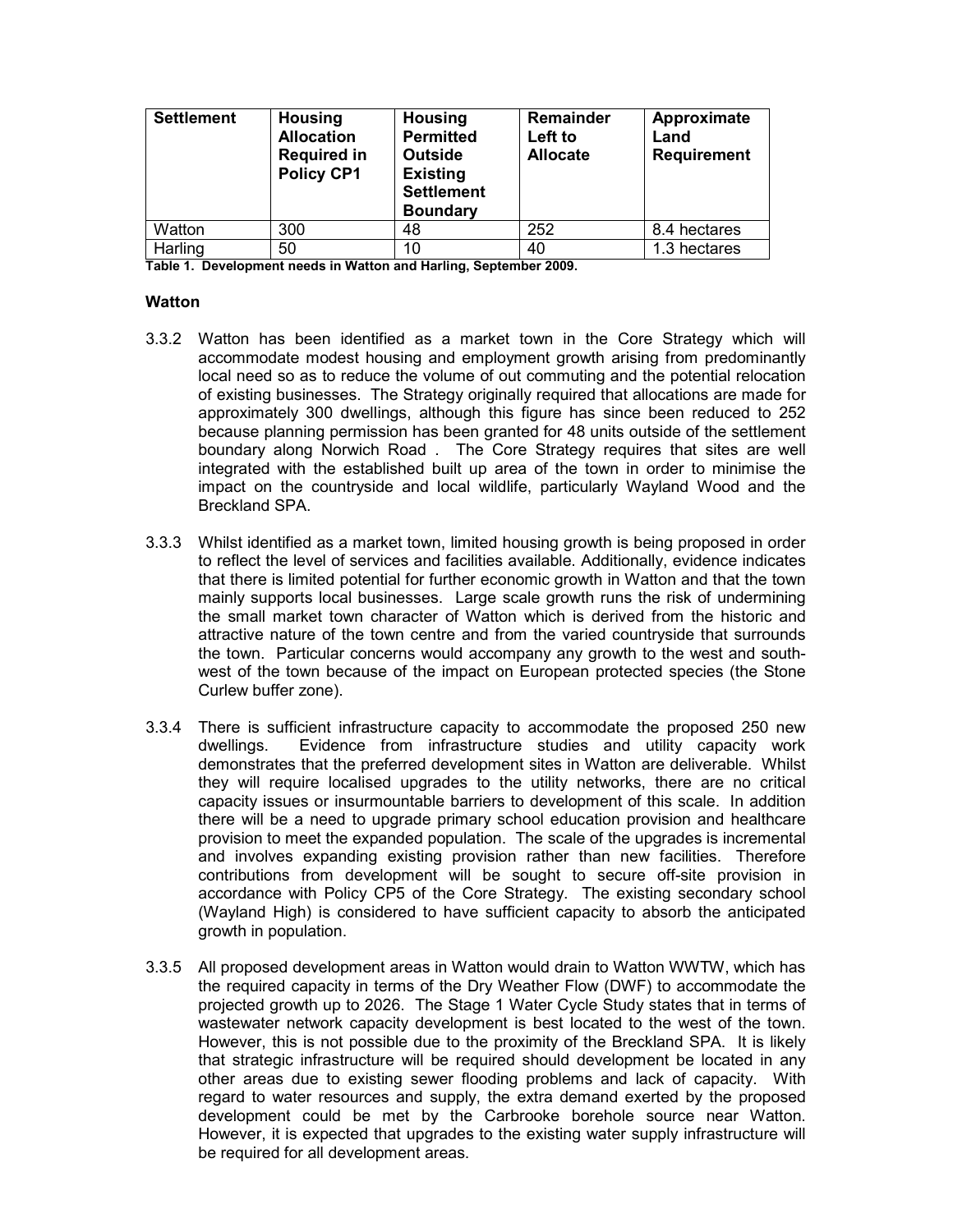- 3.3.6 There are a small number of sites within the established built up area of Watton which may become available for development in future years, but none of sufficient size to accommodate the number of dwellings required. To meet the Core Strategy requirement for new housing it will therefore be necessary to identify new 'greenfield' sites for development.
- 3.3.7 The north-west of the town and parts of the south-west are at risk from fluvial flooding. There are large areas of flood zone 3a which cover a number of promoted sites. There have been a number of historic sewer flooding events in and around the town centre. Development to the east of the town could exacerbate these issues unless suitable sewer infrastructure is delivered and appropriate measures are introduced to limit foul water entering the sewers.
- 3.3.8 The findings of the Habitats Regulations Assessment and the existence of a Stone Curlew Special Protection Area means that development towards the west of Watton is not acceptable.

# **Harling**

- 3.3.9 Harling has been identified as one of four larger villages in the District which will accommodate modest estate scale growth. The Core Strategy states that Harling will receive an allocation of 50 new homes. This figure has since been reduced to 40 because planning permission has been granted for 10 units outside the existing settlement boundary along Lopham Road. The Core Strategy requires that sites are well integrated with the established built up area of the village in order to minimise the impact on the countryside.
- 3.3.10 During the preparation of the Core Strategy it became established that there are no known capacity issues relating to the services and infrastructure in Harling for the allocated growth. It is anticipated that the scale of growth in Harling can be accommodated within existing water and electricity infrastructure and school and doctor capacity. Local balance between homes and jobs will be secured through the continued provision of services in the village and the retention of the nearby Roudham Industrial Estate as a protected General Employment Area. In addition to these core services, the village also contains a sport and social club and a village hall. Furthermore, limited growth in Harling is considered acceptable because of the access from the B1111 to the A11 and the commuter rail service from Harling Road station to Norwich. The local bus service includes a route to Norwich with one return service a day.
- 3.3.11 There are no known water and utilities capacity issues in Harling. With regard to flood risk, the River Thet flows to the west of the village and there are areas of Flood Zone 3a to the south and west of Harling.
- 3.3.12 There are a small number of sites within the established built up area of Harling which may become available for development in future years, but none of sufficient size to accommodate the number of dwellings required. To meet the Core Strategy requirement for new housing it will therefore be necessary to identify new 'greenfield' sites for development.
- 3.3.13 The landscape Character Assessment indentifies East Harling Fen to the north of the village as having a high landscape character area sensitivity, the middle Harling open Valley Floor as having a moderate/high landscape character area sensitivity and the East Harling heathlands that immediately surround most of the village and extend to the east as having a moderate landscape character area sensitivity. Areas of high biodiversity importance lie to the north of the village (East Harling Common SSSI) and to the south (Middle Harling Fen SSSI).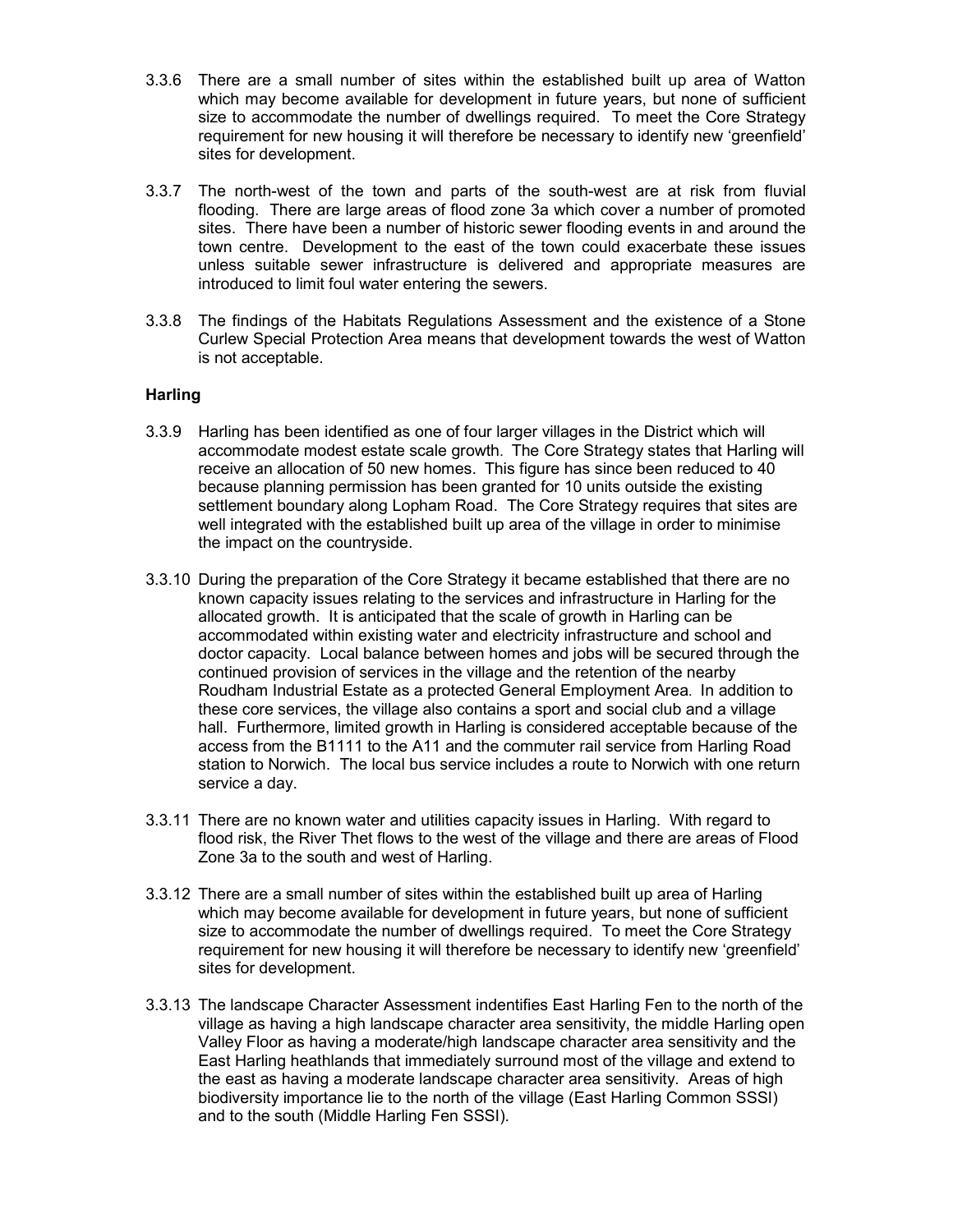# **Conclusions**

- 3.3.14 Appendix B presents the preferred sites and reasonable alternative sites in Watton and Appendix C does the same for East Harling. These appendices are presented in a style which will eventually form the consultation document on preferred sites together with the introductory text provided in Section 3.3 above. The detailed site assessment database which informed the selection of sites is presented at Appendix D. Subject to observations from this Panel and the decision of the Cabinet, an initial sustainability appraisal report and Habitats Regulation Assessment will be prepared to accompany the consultation.
- 3.2.4 Members should note that all of the sites presented have been submitted to the Local Planning Authority during previous consultations with the exception of the land to the south of Norwich Road (former MOD site). Whilst this land has not formally been submitted by a landowner of developer as part of the LDF, it is nonetheless presented as an Officer recommendation. The site is located between existing development (including the recent redevelopment of the RAF Watton technical site) and presents a strategic opportunity to address an under-provision of open space in the Norwich Road parts of Watton and Carbrooke parishes.
- 3.3 Options
- 3.3.1 Report is for consideration by this Panel and Members are requested to provide observations on the sites presented.
- 3.4 Reasons for Recommendation(s)
- 3.4.1 To ensure there is robust and transparent scrutiny of the proposed preferred sites and reasonable alternative sites presented for future public consultation as part of the Local Development Framework.

# 4. Risk and Financial Implications

- 4.1 Risk
- 4.1.1 A Risk Management questionnaire has been completed and confirms that risk has been given careful consideration, and that there are no significant risks identified associated with the information in this report.

#### 4.2 Financial

4.2.1 This report has no financial implications.

#### 5. Legal Implications

5.1 Statutory Instrument 2008 No. 1371 Town and Country Planning (Local Development) (England) (Amendment) Regulations 2008 sets out the procedures to which the LDF process must adhere.

# 6. Other Implications

- a) Equalities: None Matters in this report have no equalities impact.
- b) Section 17, Crime & Disorder Act 1998: None
- c) Section 40, Natural Environment & Rural Communities Act 2006: None
- d) Human Resources: None
- e) Human Rights: None
- f) Other: None

# 7. Alignment to Council Priorities

7.1 PPS12 deals with the Local Development Framework, including arrangements for